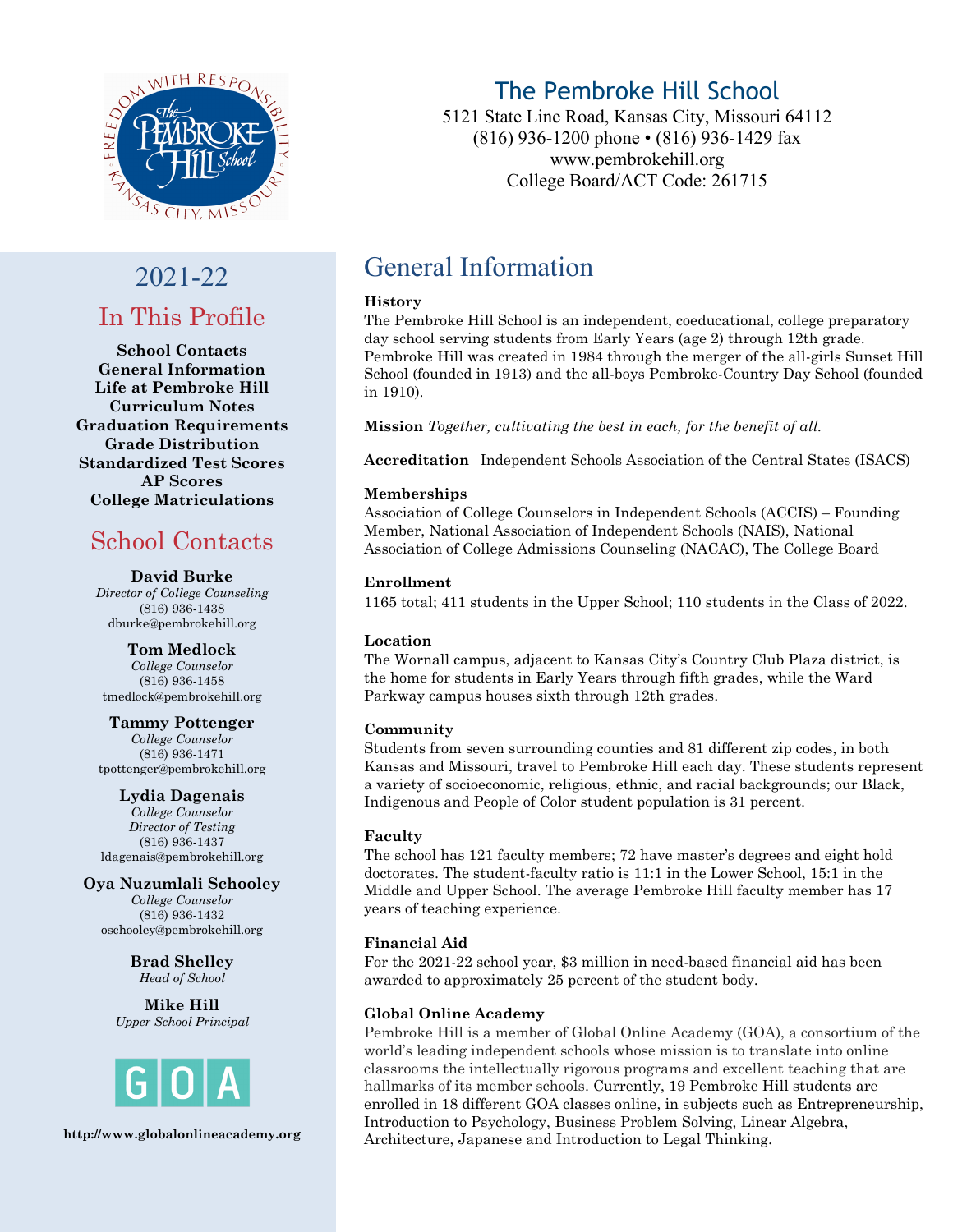## Curriculum Notes

#### **11 Accelerated/Honors courses offered:**

Algebra II Accelerated Geometry Accelerated Pre-Calculus Accelerated Advanced Math: Multivariable Calculus III\* Advanced Math: Differential Equations\* Advanced Math: Number Theory\* Chemistry Accelerated Spanish Level IV/Accelerated 2 Spanish Electives \* French Conversation \* = Semester Course

#### **22 Advanced Placement (AP) courses offered:**

English Literature Art & Design (not offered in 21/22) Art History Computer Science A Chinese French Latin Spanish Calculus AB and BC **Statistics** Biology Chemistry Physics 1 Physics 2 Environmental Science U.S. History Economics (Macro and Micro) U.S. Government and Politics

#### **All year-long Pembroke Hill science courses include a laboratory**

## Graduation Requirements

| <b>Discipline</b>     | Units          | Minimum<br>Requirements                                                     |
|-----------------------|----------------|-----------------------------------------------------------------------------|
| English               | 4              | Capstone Project                                                            |
| <b>Mathematics</b>    | 3              | Algebra II                                                                  |
| Science               | 3              | Biology and Chemistry                                                       |
| Social<br>Studies     | 3              | World to 1500, World<br>Since 1500, and<br>American Civilization<br>History |
| Foreign<br>Language   | 3              | At least two<br>consecutive levels of<br>the same language                  |
| Electives             | $\overline{2}$ |                                                                             |
| Fine Arts             | $\mathfrak{D}$ |                                                                             |
| Physical<br>Education | 1.5            |                                                                             |
| Total                 | 21.5           |                                                                             |

### Life at Pembroke Hill

#### **Senior Capstone Projects**

In the span of their final year, senior students select a topic of interest, complete an in-depth study, produce a significant written document, and deliver a comprehensive oral presentation. The award-winning presentation from the Class of 2021 was "Reconstructing the CIA", which examined the history and the intended objective of the CIA.

#### **Community Service**

All Pembroke Hill students complete at least 60 hours of service in the community over four years in order to graduate. Despite the Covid restrictions, 63 percent of the Class of 2021 exceeded the sixty-hour requirement, and the entire class amassed a total of 11,331 community service hours.

#### **January Interim**

JanTerm is an interim week dedicated to alternative and experimental course offerings, which provides non-traditional learning opportunities. The purpose of JanTerm is to promote interdisciplinary learning, independent study and provide opportunities for community service and travel. Past courses have included: Mystical Writings of the World's Greatest Physicists, The Normandy Experience, From Singing in the Rain to La La Land: the Golden Age of Hollywood Musicals, Prison Perspectives on Punishment, Black Movie and Spy School.

#### **Athletics**

Pembroke Hill offers 24 varsity sports – 11 for boys and 13 for girls; 80 percent of all students participate in interscholastic sports. Nonbinary and gender-fluid students are also encouraged to compete in school athletics. The school has a total of 64 state championships. The following teams have earned their spot in the MSHSAA history books: Girls Basketball - 4 state championships; Girls Golf - 5 state championships and 11 Final Four appearances; Girls Tennis - 9 state championships and 25 Final Four appearances; Boys Soccer - 2005 State Champion and 16 Final Four appearances; Boys Golf - 9 state championships and 22 Final Four appearances; Boys Tennis - 21 State championships and 41 Final Four appearances.

#### **Languages**

All students take Spanish language classes from Early Years through 5th grade. Beginning in 6th grade, students choose among Spanish, French, Chinese or Latin, and continue with the same language through  $8<sup>th</sup>$  grade. 3 years of a language, including two consecutive levels in the same language, are required in the Upper School. Students are fortunate to learn from native speakers and bilingual instructors in all modern languages.

#### **Fine Arts**

15 percent of students sing in the Upper School choirs; instrumental music includes approximately 35 students. 50+ students are involved in theater productions. 80+ students join the Speech and Debate program, which has been in the Top 50 NSDA programs for the last 5 years. All students take a minimum of 4 semesters of art, music or performing arts classes.

#### **S.T.E.M.**

*Science Olympiad:* National Qualifier (1<sup>st</sup> or 2<sup>nd</sup> in the state) 28 out of the last 30 years, ranking nationally as high as  $3<sup>rd</sup>$ ,  $6<sup>th</sup>$ ,  $10<sup>th</sup>$ , and  $11<sup>th</sup>$ .

*Science Knowledge Bowl:* Regional Champions 10 times, Regional Runner Up 6 times, ranking as high as 4th nationally.

*Envirothon:* 10 Consecutive Missouri State Championships (2009-2018), North American Championship 1<sup>st</sup> place (2012, 2015), 2<sup>nd</sup> place (2018), 4<sup>th</sup> place (2017). *Mathleague.org:* 5<sup>th</sup> place in Nationals (2019), 1<sup>st</sup> place in Midwest regional (2012), 2nd place in Missouri (2012, 2017, 2019).

*Robotics:* 3 teams compete in the FIRST Tech Challenge annually. Winner of Collins Aerospace Innovate Award (2019, 2020); Northwest League Championship 2nd place (2020), qualified for Missouri State Championship (2020).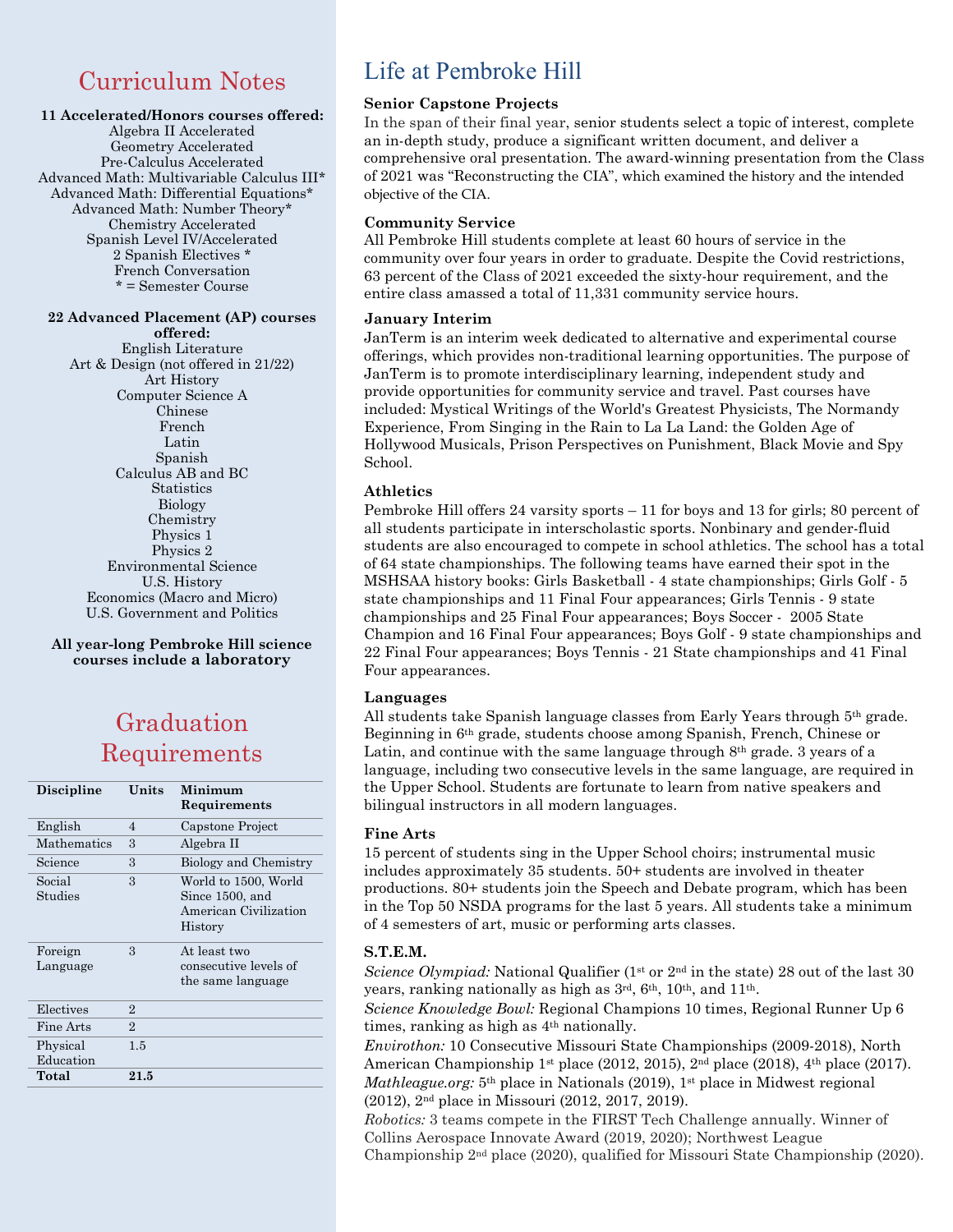## Standardized Test Scores Class of 2021

### **SAT Scores**

#### *44% of the Class of 2021 took the SAT*

| <b>SAT</b>      | Middle 50% |
|-----------------|------------|
| <b>SAT EBRW</b> | 630-730    |
| <b>SAT Math</b> | 610-750    |
| SAT Total       | 1260-1490  |

### **ACT Scores**

*84% of the Class of 2021 took the ACT*

| ACT       | Middle 50% |
|-----------|------------|
| English   | 27-35      |
| Math      | 27-33      |
| Reading   | 27-35      |
| Science   | 25-33      |
| Composite | 27-33      |

### **College Board National Merit Scholarship Competition**

| <b>Class</b> |                | Class Semi- |    | <b>Size Finalists Commended Recognition</b> |
|--------------|----------------|-------------|----|---------------------------------------------|
| 2022         | <sup>110</sup> | 10          | 9  | 17%                                         |
| 2021         | 104            |             | 5  | 13%                                         |
| 2020         | 101            | 16          |    | 24%                                         |
| 2019         | 104            | 15          | 5  | 19%                                         |
| 2018         | 106            | 12          | 16 | 26%                                         |

### **2022 College Board National African American Recognition Program Scholars:** 2

### **Grading System**

| $A+ (97-100)$ | $B - (80-82)$ | $D(63-66)$    |
|---------------|---------------|---------------|
| A (93-96)     | $C+ (77-79)$  | $D - (60-62)$ |
| $A - (90-92)$ | $C(73-76)$    | F(59 and      |
| $B+ (87-89)$  | $C- (70-72)$  | below)        |
| B (83-86)     | $D+$ (67-69)  |               |

## Class of 2022 Grade Distribution

*For Select Courses Taken in the 2020-21 Academic Year*

| <b>Subject</b>                        | A+                  | A                     | A-                               | B+                           | B                                    | В-                                   | $_{c\texttt{+}}$                 | $\bm{C}$                             | C-                                   | D+                                   | D                                    | D-                           | F                                    | Total          |
|---------------------------------------|---------------------|-----------------------|----------------------------------|------------------------------|--------------------------------------|--------------------------------------|----------------------------------|--------------------------------------|--------------------------------------|--------------------------------------|--------------------------------------|------------------------------|--------------------------------------|----------------|
| AP US History/Amer.                   | 24                  | 35                    | 28                               | 6                            | 11                                   | $\overline{2}$                       | $\theta$                         | $\mathbf{1}$                         | $\theta$                             | $\theta$                             | $\Omega$                             | $\theta$                     | $\Omega$                             | 107            |
| $Civ.$ History*<br>Amer. Civ. English | 31                  | 32                    | 22                               | 3                            | 12                                   | 6                                    | 0                                | 1                                    | 0                                    | 0                                    | 0                                    | 0                            | 0                                    | 107            |
| AP Calculus BC                        | 17                  | $\overline{0}$        | $\boldsymbol{0}$                 | $\mathbf{1}$                 | $\overline{0}$                       | $\overline{0}$                       | $\overline{0}$                   | $\overline{0}$                       | $\overline{0}$                       | $\overline{0}$                       | $\overline{0}$                       | $\overline{0}$               | $\boldsymbol{0}$                     | 18             |
| AP Calculus AB                        | $\overline{2}$      | $\mathbf{0}$          | $\overline{2}$                   | $\overline{2}$               | $\overline{0}$                       | $\mathbf{0}$                         | 0                                | $\mathbf{0}$                         | $\mathbf{0}$                         | $\overline{0}$                       | $\overline{0}$                       | 0                            | 0                                    | 6              |
| Calculus                              | $\overline{0}$      | $\mathbf{1}$          | $\overline{0}$                   | $\overline{0}$               | $\overline{0}$                       | $\overline{0}$                       | $\overline{0}$                   | $\overline{0}$                       | $\overline{0}$                       | $\overline{0}$                       | $\overline{0}$                       | $\overline{0}$               | $\overline{0}$                       | $\mathbf{1}$   |
| Pre-Calculus Acc.                     | 9                   | 16                    | 4                                | $\overline{0}$               | 0                                    | 0                                    | $\overline{0}$                   | 0                                    | 0                                    | $\overline{0}$                       | 0                                    | 0                            | $\overline{0}$                       | 29             |
| Pre-Calculus                          | 9                   | 10                    | 10                               | $\overline{2}$               | 3                                    | 4                                    | 1                                | $\mathbf{0}$                         | 0                                    | 0                                    | $\overline{0}$                       | 0                            | 0                                    | 39             |
| Algebra II                            | 2                   | 3                     | 1                                | $\overline{0}$               | 1                                    | 1                                    | 0                                | $\mathbf{0}$                         | 1                                    | $\overline{0}$                       | $\overline{0}$                       | 0                            | $\overline{0}$                       | 9              |
| $Diff. Equations +$                   | 1                   | $\overline{2}$        | $\overline{0}$                   | $\overline{0}$               | $\overline{0}$                       | $\overline{0}$                       | $\overline{0}$                   | $\theta$                             | $\overline{0}$                       | $\overline{0}$                       | $\overline{0}$                       | $\boldsymbol{0}$             | $\mathbf{0}$                         | 3              |
| Multivariable Calc +                  | $\overline{2}$      | 1                     | 0                                | 0                            | $\overline{0}$                       | $\overline{0}$                       | 0                                | 0                                    | 0                                    | $\overline{0}$                       | $\overline{0}$                       | 0                            | 0                                    | 3              |
| AP Computer Sci.                      | 3                   | 1                     | $\overline{0}$                   | $\overline{0}$               | $\overline{0}$                       | $\overline{0}$                       | $\overline{0}$                   | $\mathbf{0}$                         | $\overline{0}$                       | $\overline{0}$                       | $\overline{0}$                       | 0                            | $\overline{0}$                       | $\overline{4}$ |
| Intro to Java: Bio +                  | 6                   | 1                     | 0                                | 0                            | 0                                    | 0                                    | 0                                | 0                                    | 0                                    | 0                                    | 0                                    | 0                            | 0                                    | 7              |
| $Eng. \& Robotics +$                  | 5                   | $\overline{0}$        | 0                                | 0                            | $\overline{0}$                       | 0                                    | $\overline{0}$                   | $\boldsymbol{0}$                     | 0                                    | 0                                    | 0                                    | 0                            | $\overline{0}$                       | 5              |
| $3D$ Print. Design +                  | 2                   | 1                     | 0                                | $\mathbf{0}$                 | 0                                    | 0                                    | $\boldsymbol{0}$                 | 0                                    | 0                                    | 0                                    | 0                                    | $\mathbf{0}$                 | 0                                    | 3              |
| $AP$ Physics $I$                      | $\boldsymbol{3}$    | 13                    | 5                                | $\overline{2}$               | 1                                    | $\overline{0}$                       | $\mathbf{0}$                     | $\boldsymbol{0}$                     | $\overline{0}$                       | $\overline{0}$                       | $\overline{0}$                       | $\overline{0}$               | $\boldsymbol{0}$                     | 24             |
| Physics                               | 11                  | 9                     | 6                                | 9                            | 9                                    | 9                                    | 5                                | $\boldsymbol{0}$                     | $\overline{0}$                       | 1                                    | $\overline{0}$                       | $\overline{0}$               | 0                                    | 59             |
| AP Chemistry                          | 1                   | $\mathbf{1}$          | $\overline{2}$                   | $\overline{0}$               | $\overline{0}$                       | $\overline{0}$                       | $\overline{0}$                   | $\overline{0}$                       | $\overline{0}$                       | $\overline{0}$                       | $\overline{0}$                       | $\overline{0}$               | $\overline{0}$                       | $\overline{4}$ |
| Chemistry                             | $\overline{0}$      | 2                     | $\overline{0}$                   | $\overline{0}$               | 1                                    | $\overline{0}$                       | $\overline{0}$                   | $\mathbf{0}$                         | $\overline{0}$                       | $\overline{0}$                       | $\overline{0}$                       | $\overline{0}$               | $\overline{0}$                       | 3              |
| AP Biology                            | 1                   | 1                     | 1                                | 1                            | $\boldsymbol{0}$                     | 0                                    | $\mathbf{0}$                     | $\mathbf{0}$                         | 0                                    | $\overline{0}$                       | 0                                    | 0                            | 0                                    | $\overline{4}$ |
| Human Physiology +                    | 2                   | 1                     | 4                                | 3                            | 8                                    | 1                                    | 3                                | $\mathbf{0}$                         | $\overline{0}$                       | $\overline{0}$                       | $\overline{0}$                       | $\overline{0}$               | $\overline{0}$                       | 22             |
| Science & Society +                   | $\overline{2}$      | 1                     | $\overline{0}$                   | $\overline{0}$               | $\overline{0}$                       | $\overline{0}$                       | $\mathbf{0}$                     | $\theta$                             | $\overline{0}$                       | $\overline{0}$                       | $\overline{0}$                       | $\overline{0}$               | $\mathbf{0}$                         | 3              |
| Neuroscience +                        | $\overline{4}$      | 1                     | 1                                | 0                            | $\overline{0}$                       | $\overline{0}$                       | 0                                | $\mathbf{0}$                         | 0                                    | $\overline{0}$                       | $\overline{0}$                       | 0                            | 0                                    | 6              |
| AP French                             | $\overline{0}$      | 3                     | 3                                | $\overline{2}$               | $\overline{0}$                       | $\overline{0}$                       | $\overline{0}$                   | $\boldsymbol{0}$                     | $\overline{0}$                       | $\overline{0}$                       | $\overline{0}$                       | 0                            | $\mathbf{0}$                         | 8              |
| French IV                             | 1                   | 4                     | 1                                | 0                            | 1                                    | 0                                    | 0                                | 1                                    | 0                                    | 0                                    | 0                                    | 0                            | 0                                    | 8              |
| French III                            | 1                   | 1                     | 2                                | 1                            | $\boldsymbol{0}$                     | 0                                    | $\mathbf{0}$                     | $\mathbf{0}$                         | 0                                    | 0                                    | $\mathbf{0}$                         | 0                            | $\mathbf{0}$                         | 5              |
| French II                             | 0                   | 1                     | $\overline{0}$                   | $\mathbf{0}$                 | 0                                    | 0                                    | $\overline{2}$                   | 0                                    | 0                                    | 0                                    | 0                                    | 0                            | 0                                    | 3              |
| French I                              | 0                   | 0                     | $\boldsymbol{0}$                 | 1                            | $\overline{0}$                       | $\boldsymbol{0}$                     | $\mathbf{0}$                     | $\boldsymbol{0}$                     | $\boldsymbol{0}$                     | $\overline{0}$                       | $\mathbf{0}$                         | $\boldsymbol{0}$             | $\boldsymbol{0}$                     | $\mathbf{1}$   |
| Latin IV                              | 3                   | 2                     | 1                                | $\overline{2}$               | $\overline{0}$                       | 0                                    | 0                                | 0                                    | 0                                    | $\overline{0}$                       | 0                                    | 0                            | 0                                    | 8              |
| Latin I                               | $\overline{0}$      | 1                     | $\overline{2}$                   | 0                            | $\overline{2}$                       | $\overline{0}$                       | $\mathbf{0}$                     | $\boldsymbol{0}$                     | $\overline{0}$                       | $\overline{0}$                       | $\overline{0}$                       | $\overline{0}$               | $\mathbf{0}$                         | $\bf 5$        |
| AP Spanish                            | $\boldsymbol{0}$    | 3                     | 2                                | 3                            | 1                                    | $\overline{0}$                       | $\overline{0}$                   | 0                                    | 0                                    | $\overline{0}$                       | 0                                    | 0                            | $\overline{0}$                       | 9              |
| Spanish IV Acc.                       | 0                   | 5                     | 0                                | $\overline{2}$               | 1                                    | 0                                    | $\mathbf{0}$                     | $\mathbf{0}$                         | 0                                    | 0                                    | 0                                    | 0                            | 0                                    | 8              |
| Spanish IV<br>Spanish III             | 0                   | 0                     | 0                                | $\overline{0}$               | 1                                    | $\overline{2}$                       | 1                                | 1                                    | 0                                    | $\overline{0}$                       | $\overline{0}$                       | 0                            | $\overline{0}$                       | 5              |
| Spanish Electives +                   | 3                   | 4                     | 4                                | $\overline{0}$               | $\overline{0}$                       | $\overline{2}$                       | $\overline{0}$                   | $\mathbf{0}$                         | $\overline{0}$                       | $\overline{0}$                       | $\overline{0}$                       | $\boldsymbol{0}$             | $\mathbf{0}$                         | 13             |
| Mandarin Chin. IV                     | 0<br>$\overline{4}$ | 3<br>$\overline{0}$   | 7<br>$\overline{2}$              | 1<br>$\overline{2}$          | $\overline{0}$<br>$\overline{0}$     | 2<br>$\mathbf{1}$                    | $\overline{0}$<br>$\overline{0}$ | 0<br>$\boldsymbol{0}$                | 0<br>$\overline{0}$                  | $\overline{0}$<br>$\overline{0}$     | 0<br>$\mathbf{0}$                    | 0<br>$\boldsymbol{0}$        | 0<br>$\mathbf{0}$                    | 13<br>9        |
| Mandarin Chin. III                    | 0                   | 0                     | 1                                | 1                            | $\overline{0}$                       | 1                                    | 0                                | $\boldsymbol{0}$                     | $\overline{0}$                       | $\overline{0}$                       | 0                                    | $\overline{0}$               | 0                                    | 3              |
| Mandarin Chinese I                    | 1                   | $\overline{0}$        | $\overline{2}$                   | $\overline{0}$               | 1                                    | 1                                    | $\overline{0}$                   | $\overline{0}$                       | $\overline{0}$                       | $\overline{0}$                       | $\overline{0}$                       | 0                            | $\overline{0}$                       |                |
|                                       |                     |                       |                                  |                              |                                      |                                      |                                  |                                      |                                      |                                      |                                      |                              |                                      | 5              |
| AP Art History<br>AP Art & Design     | 1<br>$\overline{4}$ | 2<br>$\boldsymbol{0}$ | $\boldsymbol{0}$<br>$\mathbf{1}$ | $\bf{0}$<br>$\boldsymbol{0}$ | $\boldsymbol{0}$<br>$\boldsymbol{0}$ | $\boldsymbol{0}$<br>$\boldsymbol{0}$ | $\theta$<br>$\boldsymbol{0}$     | $\boldsymbol{0}$<br>$\boldsymbol{0}$ | $\boldsymbol{0}$<br>$\boldsymbol{0}$ | $\boldsymbol{0}$<br>$\boldsymbol{0}$ | $\boldsymbol{0}$<br>$\boldsymbol{0}$ | $\bf{0}$<br>$\boldsymbol{0}$ | $\boldsymbol{0}$<br>$\boldsymbol{0}$ | 3<br>$\bf 5$   |
| $Adv. Photography +$                  | $\boldsymbol{0}$    | $\overline{4}$        | $\sqrt{2}$                       | $\mathbf{0}$                 | $\boldsymbol{0}$                     | $\boldsymbol{0}$                     | $\boldsymbol{0}$                 | $\boldsymbol{0}$                     | $\boldsymbol{0}$                     | $\boldsymbol{0}$                     | $\boldsymbol{0}$                     | $\mathbf{0}$                 | $\boldsymbol{0}$                     | $\,6$          |
| Yearbook                              | $\,3$               | $\sqrt{4}$            | $\boldsymbol{0}$                 | $\boldsymbol{0}$             | $\overline{0}$                       | $\mathbf{0}$                         | $\mathbf{0}$                     | $\boldsymbol{0}$                     | $\mathbf{0}$                         | $\boldsymbol{0}$                     | $\overline{0}$                       | $\boldsymbol{0}$             | $\mathbf{0}$                         | $\overline{7}$ |
| <b>Advanced Debate</b>                | 13                  | 1                     | $\boldsymbol{0}$                 | $\boldsymbol{0}$             | $\boldsymbol{0}$                     | $\boldsymbol{0}$                     | $\boldsymbol{0}$                 | $\boldsymbol{0}$                     | $\boldsymbol{0}$                     | $\boldsymbol{0}$                     | $\mathbf{0}$                         | $\boldsymbol{0}$             | $\boldsymbol{0}$                     | 14             |
| Ceramics +                            | $\,2$               | $\overline{4}$        | $\mathbf{0}$                     | $\boldsymbol{0}$             | $\mathbf{0}$                         | $\boldsymbol{0}$                     | $\boldsymbol{0}$                 | $\mathbf{0}$                         | $\boldsymbol{0}$                     | $\boldsymbol{0}$                     | $\mathbf{0}$                         | $\mathbf{0}$                 | $\boldsymbol{0}$                     | $\,6$          |
| Madrigals                             | $\bf 5$             | $\overline{2}$        | $\boldsymbol{0}$                 | $\boldsymbol{0}$             | $\boldsymbol{0}$                     | $\boldsymbol{0}$                     | $\boldsymbol{0}$                 | $\boldsymbol{0}$                     | $\boldsymbol{0}$                     | $\boldsymbol{0}$                     | $\mathbf{0}$                         | $\boldsymbol{0}$             | $\boldsymbol{0}$                     | 7              |
| $Silversmithing +$                    | $\,8\,$             | $\boldsymbol{0}$      | $\boldsymbol{0}$                 | $\boldsymbol{0}$             | $\overline{0}$                       | $\mathbf{0}$                         | $\boldsymbol{0}$                 | $\boldsymbol{0}$                     | $\boldsymbol{0}$                     | $\boldsymbol{0}$                     | $\boldsymbol{0}$                     | $\boldsymbol{0}$             | $\boldsymbol{0}$                     | 8              |
|                                       |                     |                       |                                  |                              |                                      |                                      |                                  |                                      |                                      |                                      |                                      |                              |                                      |                |

\* Students who do the extra work required for the AP US History curriculum are awarded the AP US History designation on their transcripts.

+ One-semester courses

#### **Impact of Covid-19:**

- o 21/22: All students are learning in-person (no virtual option) with a regular schedule; extracurriculars are proceeding as normal.
- $\circ$  20/21: School was open full time with a regular schedule, 95% students were learning in-person (weekly testing and Covid mitigation strategies were in place), extracurriculars took place but were curtailed.

19/20: 4th quarter classes were moved to a virtual format, all extracurriculars were cancelled.